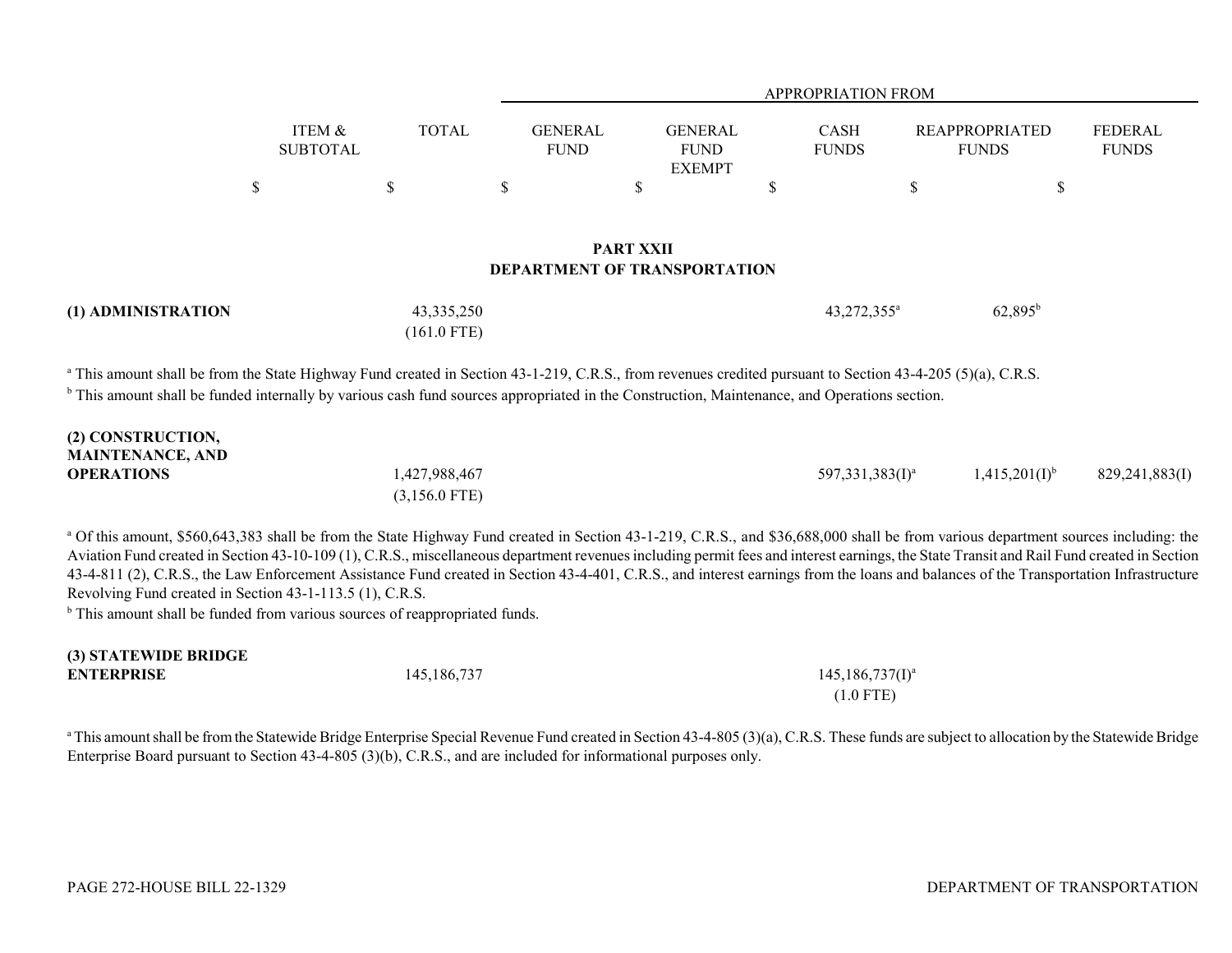|                                                                              |                           |              | <b>APPROPRIATION FROM</b>     |                                                |                                              |                                       |                         |  |
|------------------------------------------------------------------------------|---------------------------|--------------|-------------------------------|------------------------------------------------|----------------------------------------------|---------------------------------------|-------------------------|--|
|                                                                              | ITEM &<br><b>SUBTOTAL</b> | <b>TOTAL</b> | <b>GENERAL</b><br><b>FUND</b> | <b>GENERAL</b><br><b>FUND</b><br><b>EXEMPT</b> | <b>CASH</b><br><b>FUNDS</b>                  | <b>REAPPROPRIATED</b><br><b>FUNDS</b> | FEDERAL<br><b>FUNDS</b> |  |
|                                                                              | \$                        | $\mathbb{S}$ | \$                            | \$                                             | Φ<br>D                                       | \$                                    | \$                      |  |
| (4) HIGH<br><b>PERFORMANCE</b><br><b>TRANSPORTATION</b><br><b>ENTERPRISE</b> |                           | 40,133,656   |                               |                                                | $36,133,656$ (I) <sup>a</sup><br>$(9.0$ FTE) | $4,000,000(I)^{b}$                    |                         |  |

<sup>a</sup> This amount shall be from the Statewide Transportation Enterprise Special Revenue Fund created in Section 43-4-806 (3)(a), C.R.S. These funds are subject to allocation by the High-Performance Transportation Enterprise Board pursuant to Section 43-4-806 (3), C.R.S., and are included for informational purposes only.

<sup>b</sup> This amount shall be from fees paid from the Construction, Maintenance, and Operations line item to the Statewide Transportation Enterprise Operating Fund created in Section 43-4-806 (4), C.R.S.

## **(5) SPECIAL PURPOSE**

| First Time Drunk Driving   |             |            |                       |
|----------------------------|-------------|------------|-----------------------|
| Offender Account           | 1,500,000   |            | $1,500,000^{\rm a}$   |
| Marijuana Impaired Driving |             |            |                       |
| Program                    | 950,000     |            | $950,000^{\rm b}$     |
| Multimodal Transportation  |             |            |                       |
| Projects <sup>111</sup>    | 114,800,000 |            | $114,800,000^{\circ}$ |
|                            |             | 17.250.000 |                       |

<sup>a</sup> This amount shall be from the First Time Drunk Driving Offender Account in the Highway Users Tax Fund created in Section 42-2-132 (4)(b)(II)(A), C.R.S.

<sup>b</sup> This amount shall be from the Marijuana Tax Cash Fund created in Section 39-28.8-501 (1), C.R.S.

<sup>c</sup> This amount shall be from the Multimodal Transportation and Mitigation Options Fund created in Section 43-4-1103 (1)(a), C.R.S.

| <b>(6) NONATTAINMENT</b><br><b>AREA AIR POLLUTION</b> |           |                    |
|-------------------------------------------------------|-----------|--------------------|
| <b>MITIGATION</b><br><b>ENTERPRISE</b>                | 7,125,226 | $7,125,226(I)^{a}$ |

<sup>a</sup> This amount shall be from the Nonattainment Area Air Pollution Mitigation Enterprise Fund created in Section 43-4-1303 (5)(a), C.R.S. These funds are subject to allocation by the Nonattainment Area Air Pollution Mitigation Enterprise Board pursuant to Section 43-4-1303, C.R.S., and are included for informational purposes only.